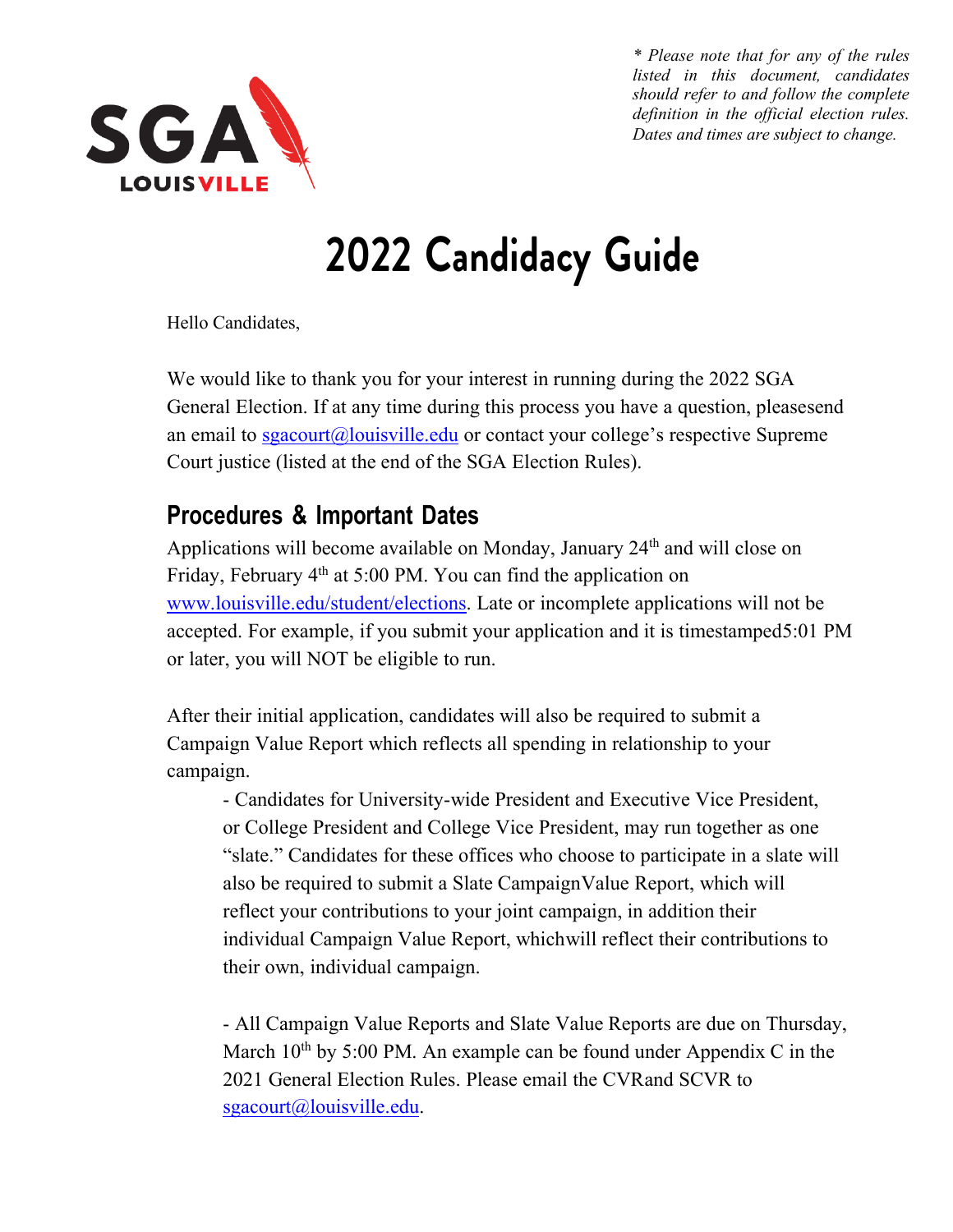If your value reports are late and you have not given the Court some sort of prior notice, you will be sanctioned or disqualified. Again, if your value reports are timestamped 5:01 PM EST or later, and you havenot given the Court appropriate notice, you will be sanctioned or disqualified.

All candidates will undergo a confirmation process conducted by the Dean of Students to ensure they are in good academic and good conduct standing. The Supreme Court will make the list of confirmed candidates available to all candidates first, regarding the position one is applying for, then will post the complete list on the SGA website and social media by Wednesday, February 9th.

Campaigning begins 1 minute after the candidate list has been posted by SGA on any platform whether social media, website, flyers etc. Please do not announce your candidacy, post yard signs, flyers, or electronic media prior to Wednesday, February 9<sup>th</sup>! Voting will begin on Monday, March  $7<sup>th</sup>$  at 12:00 AM and will end at 12:00 AM on Thursday, March 10<sup>th</sup>. Preliminary results willbe available on Friday, March 11<sup>th</sup> UNLESS a run-off election is required, or election hearings are pending. All campaign material should be removed by 11:00 PM on Friday, March  $11<sup>th</sup>$ . Failure to comply will result in action on part of the SGA Supreme Court – you can be sanctioned or even disqualified from future elections if you do not remove your campaign material, so please be respectful of our campus and get your stuff cleaned up.

## **Guidelines**

Candidates, please read the 2022 General Election Rules in their entirety. A copy of the rules can be found at the http://www.uoflsga.com website, or on www.louisville.edu/students/elections. The rules contain the election timelines, as well as guidelines regarding how and where candidates can campaign. They also include the procedure for submitting a complaint regarding election violations to the Supreme Court. We cannot possibly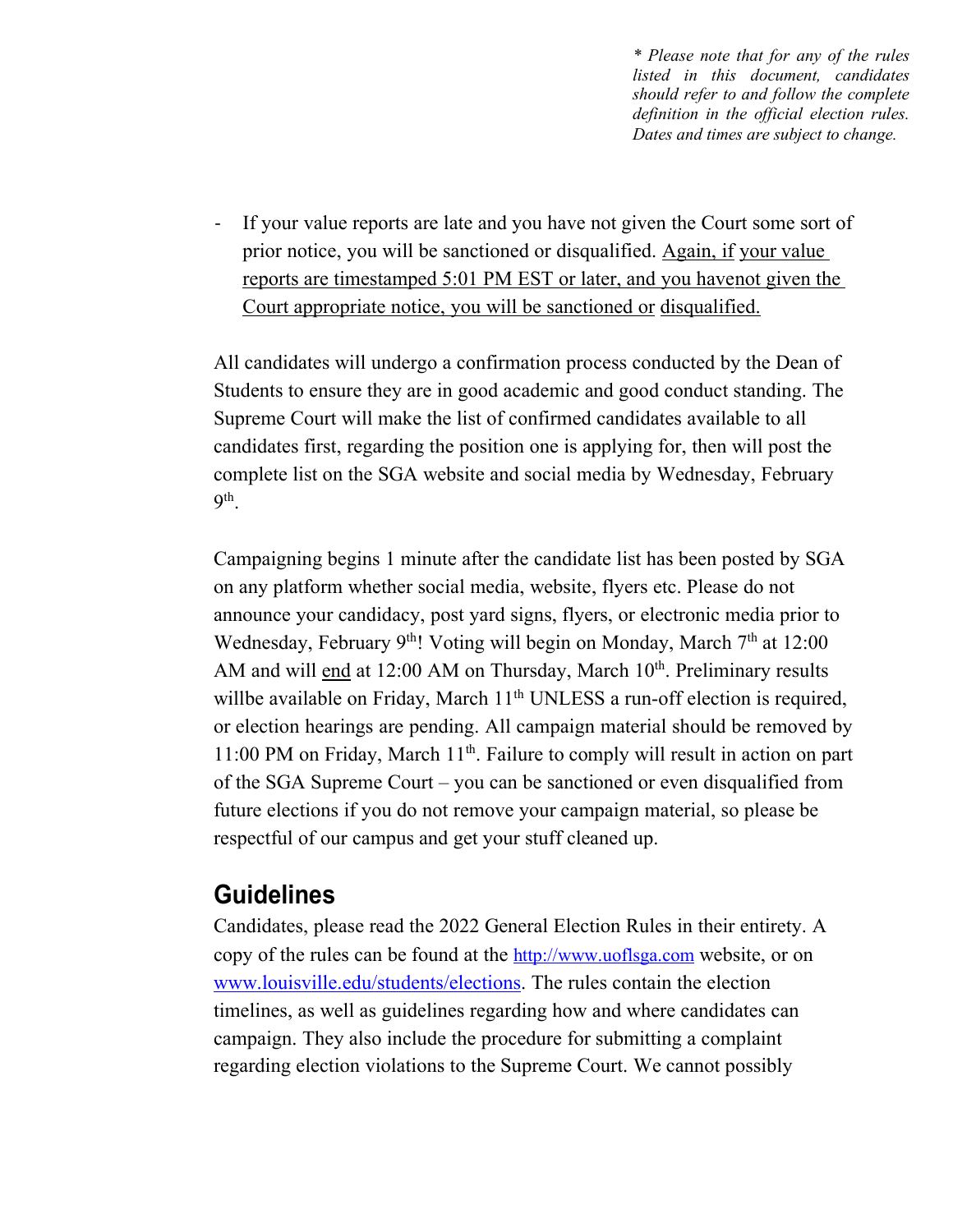address every rule and every procedure in this document [interest session], so please read the election rules cautiously to fully understand your limits and responsibilities as candidates for office.

Some major guidelines:

1. **Slates** - The SGA Supreme Court banned multi-seat "slate" campaigns in 2016 since they discouraged/demolished most of the competition in the SGA General Election. However, joint campaigns between one candidate for Student Body President and one candidate for Executive Vice President, or one candidate for College President and one candidate for College Vice President, are allowed. Only candidates for those offices may campaign on a slate and those slates must be composed of two individuals running respectively for the office of Student Body President and Executive Vice President or College President and College Vice President.

Slate campaigning is defined as the promotion or endorsement of another candidate through any form of physical or digital media. Pooling funds with another candidate to buy promotional materials or other campaign materials is also considered slate campaigning.

2. **On-Campus Campaigning** - Campaigning and campaign material is prohibited in University residence halls and university-affiliated apartments, at Student Government Association meetings, events, and functions, and in university classrooms or libraries. On election days, candidates are also prohibited from campaigning within 25 feet of a university computer lab or polling place, and inside of the Student Activities Center. Please adhere to university rules regarding flyers, chalking, and yard signs. General guidelines can be found in the 2022 General Election Rules, and specific guidelines can be found in the University of Louisville handbook. **Please note that all in-person campaigning must follow University health protocols, which are outlined here:** https://louisville.edu/coronavirus/health-protocols.

3. **Online Campaigning** - Candidates may not campaign using an Orgsync page, any university or RSO-distributed listserv, or any university-hosted website. Candidates are responsible for all online posts endorsing their candidacy, including posts made by other users and organizations. The SGA Supreme Court also recommends that candidates create and use campaign accounts separate from their personal social media accounts to differentiate